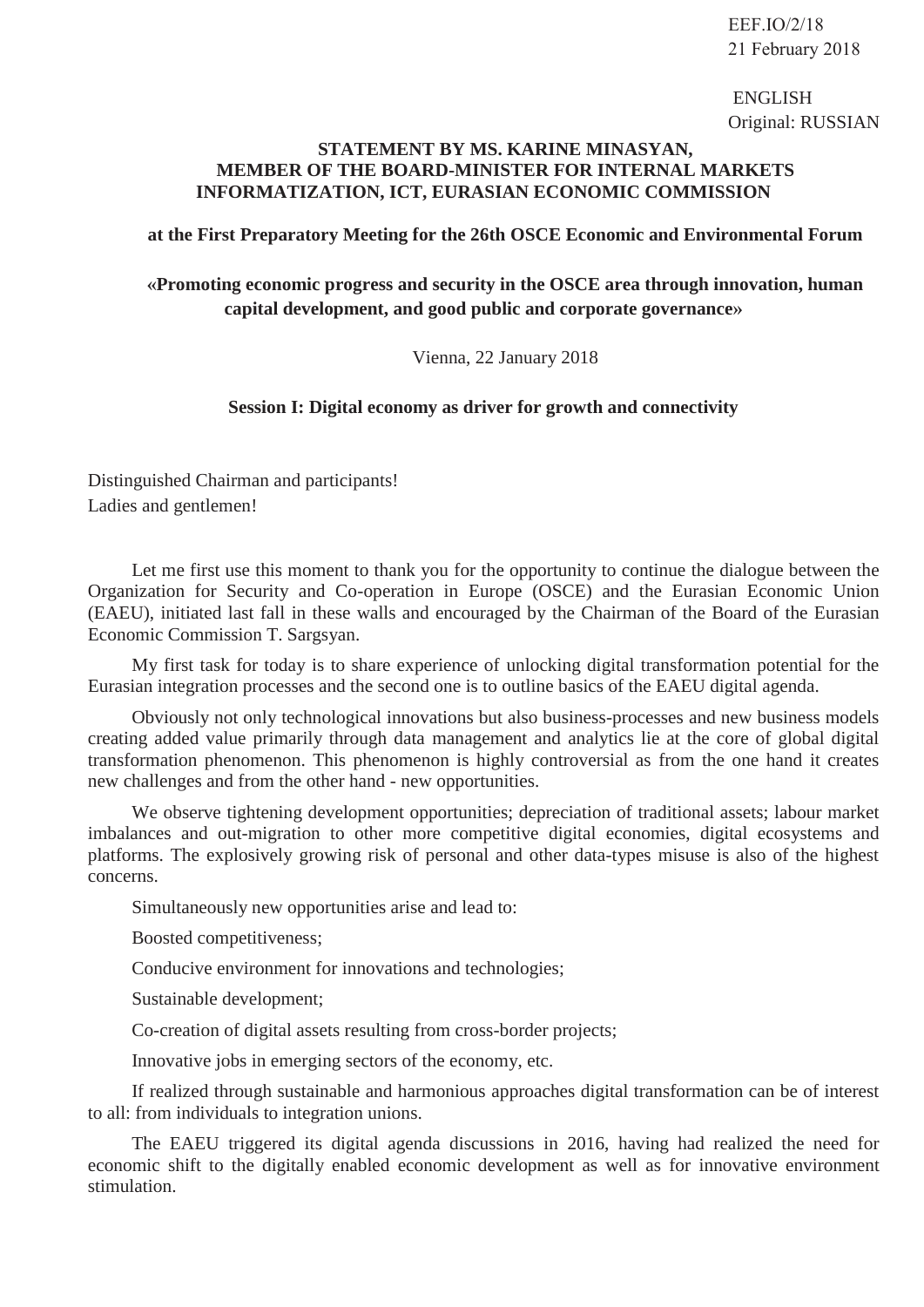The EAEU member-states agreed upon the following principles:

equal partnership, comprehensive cooperation and synergy effects;

digital inclusion;

competitive business environment;

mutual benefits;

equal access to data sets;

interoperability.

Coherence between the member-states' digital economy strategies and the joint digital agenda allow getting the best outcome desired: digital space without digital barriers.

October 11, 2017 heads of the EAEAU member-states adopted "Main directions the EAEU digital agenda – 2025" and outlined priorities for the upcoming years.

The EAEU digital Agenda framework includes:

Digital sectoral and cross-sectoral transformation (end-to-end digitization of physical assets and their integration into digital ecosystems);

Digital single market (single market for goods, services, capital and labour without digital barriers);

Digital transformation management (accelerating digital transformation of public administration);

Digital infrastructure and security (infrastructure stability and reliability).

The research conducted together with the World Bank («EAEU digital agenda – 2025: prospects and recommendations») revealed the potential effects, which stem from the EAEU digital agenda implementation:

1% per annum additional GDP growth;

8 million additional jobs;

\$50 billion business savings.

There are several EAEU digital agenda mechanisms, most important from which include:

Coherent policy;

Integration initiatives and projects.

These mechanisms are accompanied by comprehensive dialogue with stakeholders and centers of competence on the ground of the Commission.

Commission is open for initiatives from each country. In case of their compliance with digital agenda and support of at least two of the parties, developmental work starts.

There six priorities agreed upon at the EAEU highest managerial level:

Digital traceability of products, goods, services and assets;

Digital transport corridors;

Digital trade;

Digital industrial cooperation;

Data flows agreement;

Regulatory sandbox ecosystem.

EAEU digital agenda implementation did not start from scratch. The automatization is being actively promoted for several years, so far. Open integration model is based on the principles of interoperability. Its main elements are the data model, the EAEU common processes, reference